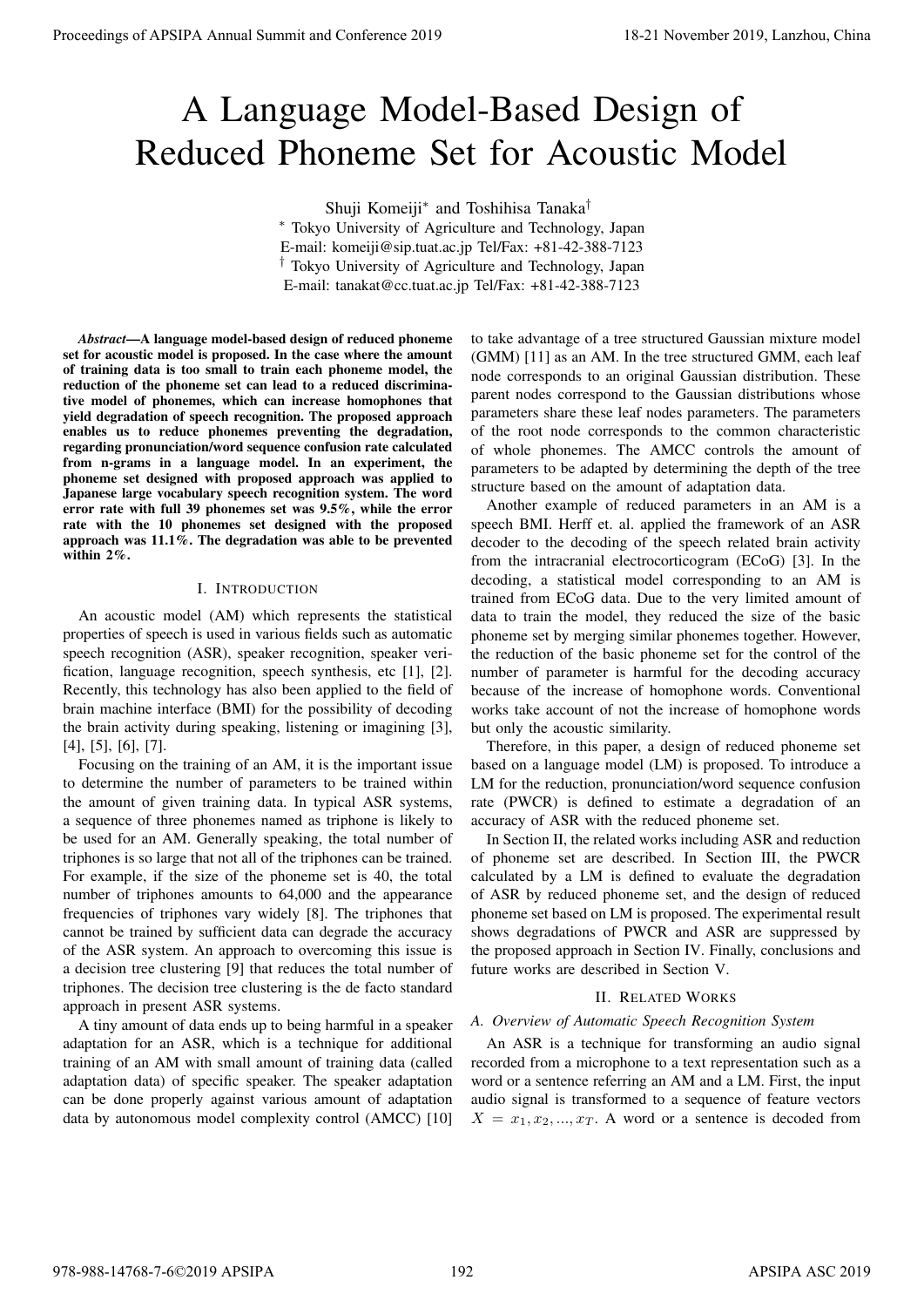these vectors. If the target is an individual word, the ASR is called an isolated ASR, and if the target is a sentence, it is called a continuous ASR.

The continuous ASR determines the most probable sequence of words  $\hat{W} = \hat{w}_1, \hat{w}_2, ..., \hat{w}_m$  from a sequence of unknown input speech feature vectors with reference to the probability  $P(W|X)$ . The probability can be transformed using Bayes' rule as follows:

$$
\widehat{W} = \underset{W}{\text{arg max}} P(W|X) = \underset{W}{\text{arg max}} p(X|W)P(W) \tag{1}
$$

where  $W = w_1, w_2, ..., w_m$  is a sequence of words,  $P(X|W)$ is likelihood given by an AM, and  $P(W)$  is the probability determined by a LM.

The AM contains statistical representation of distinct sound such as phonemes. The most popular instance of the AM is hidden Markov model (HMM) whose states are given as Gaussian Mixture Model (GMM); GMM-HMM. Since 2010s, HMM with deep neural networks (DNN); DNN-HMM has seized the initiative because of a high accuracy of speech recognition [12], [13], [14], [15], [16].

The LM gives a probability to a sequence of the words  $W = w_1, w_2, \dots, w_m$ . The most popular instance of the LM is an n-gram model which is a sequence of *n* words with an occurrence probability [17]. In an ASR of English, if two candidates 'fish eats plankton' and 'dish eats plankton' get highest likelihoods  $P(X|W)$  by an AM, LM selects 'fish eats plankton,' because the occurrence probability  $P(W)$  of the ngram corresponding to 'fish eats plankton' is higher than the one corresponding to 'dish eats plankton.' That is to say, the most feasible sentence is recognized owing to a LM.

## *B. ASR for BMI*

Recently, the framework of ASR has also been applied to invasive BMI. This is a next-generation BMI, which decodes the textual representation from the brain activity related to speech to assist aphasic people for the more intuitive communication.

Speech decoding from the brain activity has been studied so far [3], [4], [5], [6], [7]. In particular, Herff et al. applied an English ASR decoder to transformation of brain activity while speaking into the corresponding textual representation [3]. They trained an ECoG phoneme model as an AM in ASR. Due to the very limited amount of data to train the ECoG phoneme model, they reduced the phoneme set of size from 40 to 23 by merging phonemes together. The reduction was based on acoustic similarity of phonemes.

## *C. ASR for Minor Languages*

The other examples of phoneme merging is the building of ASR systems for minor languages. This faces on the problem where a mass of training data cannot be collected. Some approaches merge phoneme sets of major languages to construct target minor language phoneme set to increase training data [18], [19], [20]. These approaches refer an acoustic similarity of phonemes to merge phonemes.

#### *D. Problem of Phoneme Set Reduction*

The reduction of phoneme set will increase homophones (a word that sounds the same as another but is different in spelling) in a word dictionary and will degrade the accuracy of ASR. Taking an English case for example, if two phonemes /d/ and /f/ are merged into a new phoneme, the words 'dish' and 'fish' cannot be determined from the pronunciation. According to this aspect of the phoneme reduction, merging phonemes should be performed carefully not to increase confusing homophones whose occurrence probabilities of the corresponding words in a LM are similar to each other. To our knowledge, conventional approach for the phoneme set reduction considers not the increase of homophones but only the acoustic similarity. Proceeding of APSIPA Annual Summit and Conference 2019<br>
An use of the conference 2019 18-21 November 2019 18-21 November 2019 18-21 November 2019 18:30 November 2019 18:30 November 2019 18:30 November 2019 18:30 November

## III. PHONEME SET REDUCTION BASED ON LANGUAGE MODEL

In this section, a proposed design of reduced phoneme set based on a LM in continuous ASR is described. By using a LM, we define the pronunciation/word sequence confusion rate (PWCR), which estimates a degradation of an accuracy of ASR by the reduced phoneme set. In the following, the PWCR with the reduced phoneme set is first explained. Then, a reduction algorithm based on an acoustic similarity as conventional methods (Scenario 1), and the algorithm based on frequency count of phonemes in a LM (Scenario 2) are described. Finally, a reduction algorithm based on PWCR (Scenario 3) is described.

## *A. Pronunciation/Word Sequence Confusion Rate*

As mentioned in Section II, a continuous ASR with a LM is more robust against phoneme set reduction by using word context than isolated ASR. However, it is difficult to achieve effective recognition with a smaller size of phoneme set even with use of word context.

To measure the degradation by phoneme set reduction, a PWCR is introduced in this paper. Let *S* be a basic phoneme set. The goal is to find of exclusive subset denoted by  $S_n$  in *S* such that

$$
S = \bigcup_{n=1}^{N} S_n,\tag{2}
$$

$$
S_i \cap S_j = \phi,\tag{3}
$$

where *N* is the number of the subsets. The subset  $S_n$  can be regarded as new phonemes in reduced phoneme set. The ASR with reduced phoneme set uses word/pronunciation dictionary described with new phonemes  $S_n$ ,  $n = 1, 2, ..., N$ .

Using the phoneme sequence  $A = S_{i_0}, S_{i_1}, \ldots, S_{i_{M-1}},$ where  $i_m \in N, m = 0, 1, ..., M - 1$ , of reduced phoneme set  $S = \{S_1, S_2, ..., S_N\}$ , the PWCR is defined as follows:

$$
\epsilon = \sum_{A} \sum_{k} (1 - p(w_k|A)) p(w_k) \times 100,
$$
 (4)

where  $w_k$  is the *k*-th n-gram in a LM,  $p(w_k|A)$  is the probability where n-gram  $w_k$  is recognized correctly from the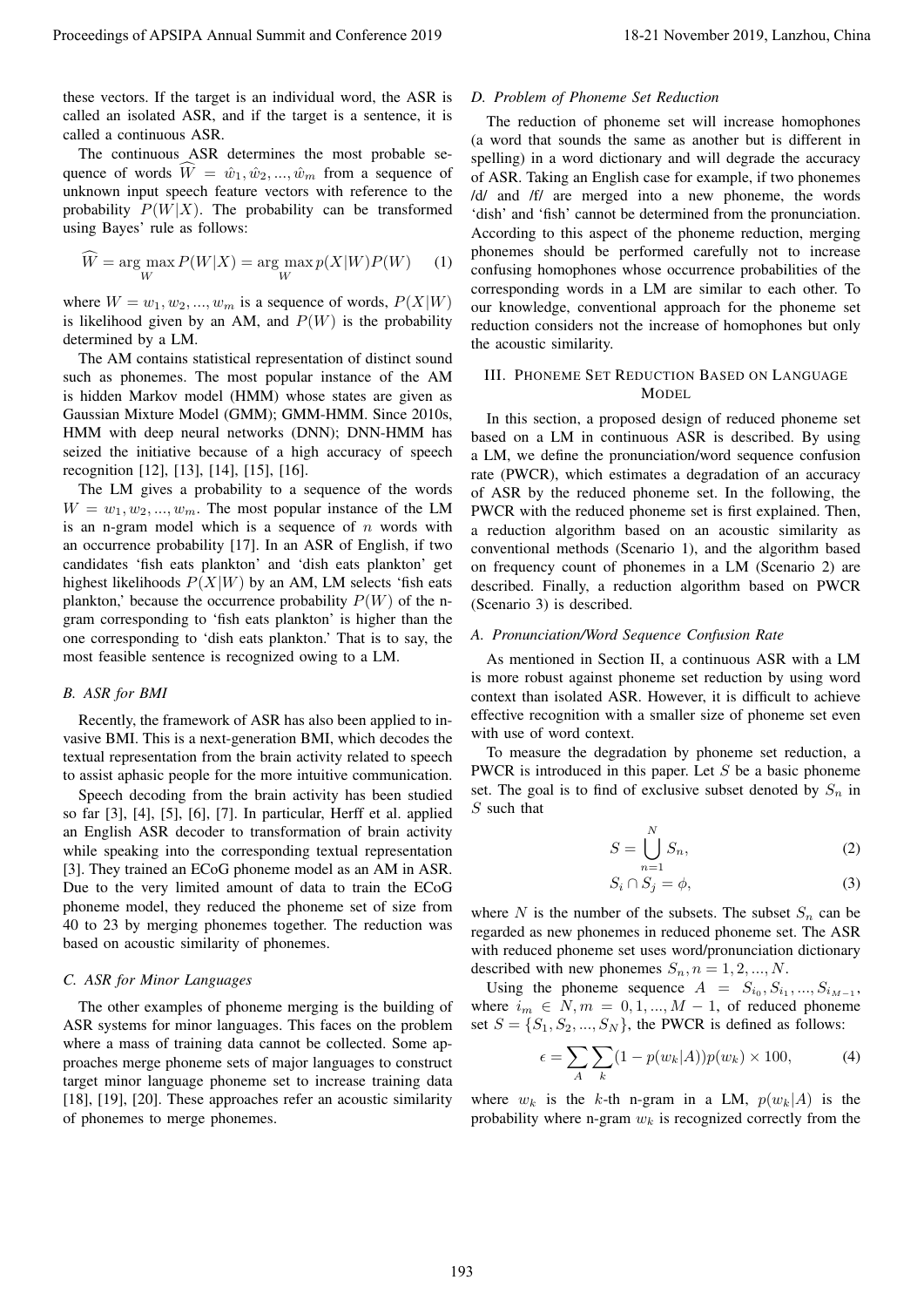phoneme sequence *A* estimated from an AM, and  $p(w_k)$  is the occurrence probability where n-gram  $w_k$  contains in LM.  $p(w_k|A)$  is calculated by using Bayes' rule as follows:

$$
p(w_k|A) = \frac{p(A|w_k)p(w_k)}{\sum_k p(A|w_k)p(w_k)},
$$
\n<sup>(5)</sup>

where  $p(A|w_k)$  is the probability of n-gram  $w_k$  given phoneme sequence *A*. For example, if the phoneme sequence *A* corresponds to three n-grams, each probability  $p(A|w_k)$  equals to 1*/*3.

# *B. Scenario 1: Reduction Algorithm Based on Acoustic Similarity*

Mak and Barnard proposed a reduction algorithm based on acoustic similarity, where Bhattacharyya distance was used for merging phonemes [21]. The Bhattacharyya distance is the similarity of two phoneme distributions in feature space. In the study [21], the Bhattacharyya distance is calculated by representing each phoneme as a Gaussian distribution. This method does not consider a LM.

# *C. Scenario 2: Reduction Algorithm Based on Phoneme Frequency*

The first algorithm we propose is using a phoneme frequency distribution obtained from a LM. The underlying idea behind this method is that the merging among phonemes whose frequencies are less than others makes a less impact to ASR accuracy. The frequency of phoneme  $p_i$  is defined through occurrence probability of n-gram  $w_k$  in a LM as:

$$
F(p_i) = \sum_k N_{p_i}(w_k)p(w_k),\tag{6}
$$

where  $N_{p_i}(w_k)$  is the number of phoneme  $p_i$  in the phoneme sequence *A* of n-gram  $w_k$ .

## *D. Scenario 3: Reduction Algorithm Based on PWCR*

The reduction algorithms based on the acoustic similarity or phoneme frequency do not take account of the increasing of a value of PWCR. Here, we propose the second algorithm that finds reduced phoneme sets with an approximately minimum value of PWCR.

The number of ways to partition a full phoneme set of size *n* into *k* non-empty groups is known as a Stirling number of the second kind [22] denoted as:

$$
S(n,k) = \frac{1}{k!} \sum_{j=0}^{k} (-1)^j {k \choose j} (k-j)^n.
$$
 (7)

It increases in an exponential manner as *n* increases. For example, if the *n* is 40 and the *k* is 20, the Stirling number  $S(40, 20)$  becomes approximately  $10^{30}$ . Therefore, a bruteforce search is not a realistic solution.

Due to above reason, a greedy algorithm is employed to find an approximate solution. In the first step, a problem to find a reduced phoneme set of size *n −* 1 with smallest PWCR from a full phoneme set of size *n* is solved. This problem is solved by calculating PWCRs of all patterns of phoneme sets of size

|               |  |  | Algorithm 1 Find reduced phoneme sets with approximately |
|---------------|--|--|----------------------------------------------------------|
| minimum PWCRs |  |  |                                                          |

| Read a file "BasicPhonemeSet.txt" to BufPhonemeSet      |
|---------------------------------------------------------|
| $n \leftarrow$ GetLength(BufPhonemeSet)                 |
| for $k = n - 1$ to 2 do                                 |
| $NewPhonemeet \Leftarrow FindMinPWCRset(BufPhonemeSet)$ |
| Write NewPhonemeSet to a file "PhonemeSet $k$ .txt"     |
| $But PhonemeSet \Leftarrow NewPhonemeSet$               |
| end for                                                 |

*n*−1. The number of PWCRs to be calculated is at most  $\binom{n}{2}$  =  $n(n-1)/2$  that can be computed in an polynomial time. In the next step, a phoneme set of size *n−*2 with the smallest PWCR from a phoneme set of size  $n-1$  found by the previous step. The number of PWCRs to be calculated in this step is  $\binom{n-1}{2}$ (*n−*1)(*n−*2)*/*2 that is less than the previous step. Repeating this step until the phoneme set is reduced to the target size, the reduced phoneme set with approximately minimum PWCR can be found. The pseudocode of the algorithm is given in Algorithm 1.

#### IV. EXPERIMENT

At first in this section, the experiment setup is described. After that the reduced phoneme set obtained from the proposed algorithm (Scenario 3) is shown to have smaller PWCR than the other algorithms (Scenario 1, 2). Moreover, the reduced phoneme set is shown to prevent the ASR degradation to apply Japanese large vocabulary continuous speech recognition (LVCSR) decoder.

### *A. Experimental Setup*

In the experiment, a corpus of spontaneous Japanese, CSJ (a large-scale database of spontaneous Japanese) [23] was used for training and evaluation of Japanese LVCSR. For training and evaluation, Kaldi [24], a free open-source toolkit for speech recognition research was used together with Kaldi-CSJ recipe<sup>1</sup> [25]. Kaldi-CSJ recipe has training data set for HMM with time-delay neural networks; TDNN-HMM [14], [15] as an AM and an n-gram model as a LM, and evaluation data set. Both data sets are lecture speech.

In accordance with the recipe, a TDNN-HMM was trained with the 240-hour training data set. The size of the basic phoneme set was 39 as shown in Table I. A LM was trained using a part of 450k sentences in transcription data associated with the 240-hour training data set. The 440k sentences were used for a LM training and the remaining 10k sentences were used for calculate a perplexity to evaluated the LM. The trained LM was 3-gram and Kneser-Ney discounting was applied as training options<sup>2</sup>. The vocabulary size was 72 $k$ . The perplexity was 69.3. In this experiment, the LM was used to calculate PWCR based on eq. (4). Proceeding of APSIPA Annual Summit and Conference 2019.<br>
The concess operation of the summit and Language 1. Where the main and Conference 2019 in the summit and conference 2019 in the summit and conference 2019 in the su

<sup>&</sup>lt;sup>1</sup>It is in published Kaldi code at https://github.com/kaldi-asr/kaldi/blob/ master/egs/csj/s5/run.sh.

<sup>2</sup>The detail of the option can be referred at https://github.com/kaldi-asr/ kaldi/blob/master/egs/csj/s5/local/csj\_train\_lms.sh.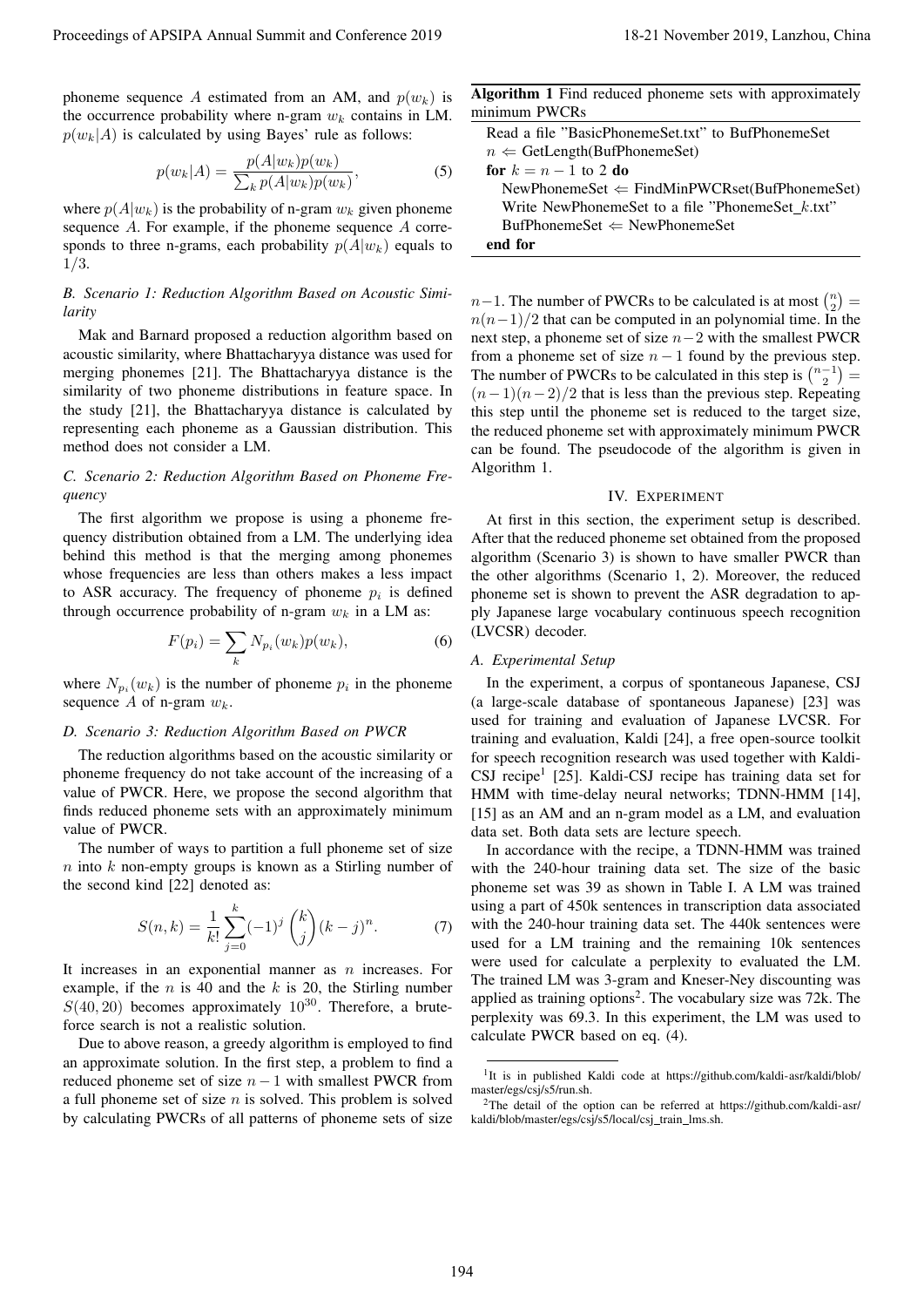

Fig. 1: A relationship between a size of reduced phoneme set and a PWCR.

TABLE I: A basic phoneme set defined in Kaldi-CSJ recipe.

| Vowels $(10)$   | a, e, i, o, u                                                                                             |
|-----------------|-----------------------------------------------------------------------------------------------------------|
|                 | a:, e:, i:, o:, u:                                                                                        |
| Consonants (29) |                                                                                                           |
|                 |                                                                                                           |
|                 |                                                                                                           |
|                 | b, ch, d, f, g, h, j, k,<br>m, n, N, p, q, r, s, sh,<br>t, ts, w, y, z, by, gy,<br>hy, ky, my, ny, py, ry |

According to the recipe, standard evaluation sets labeled as Eval1, Eval2, and Eval3 in CSJ were used for evaluation. The LVCSR decoding is executed with weighted finite state transducer (WFST) [26].

### *B. The Comparison of Phoneme Sets by PWCR*

The comparison of three reduced phoneme sets three scenarios (1, 2, and 3) by the value of PWCR. Figure 1 shows the relationship between the size of reduced phoneme set and the value of PWCR. The figure shows that as the size of the phoneme set is reduced to 18 by Scenario 1, PWCR increases over 20%. On the other hand, in Scenarios 2 and 3, when the size of phoneme set reduced to 6 and 5, PWCRs exceed 20%. This result implies that the use of a LM is effective for preventing the increase of the value of PWCR. Moreover, focusing on the reduced phoneme sets with PWCR of under 10%, the minimum size of reduced phoneme set was 14 in Scenario 2, while, 8 in Scenario 3. In this way, the proposed scenario (Scenario 3) is effective in preventing the increase of PWCR. **Proceeding of APSIPA Annual Summit and Conference 2019**<br>
Proceedings of Apsiral Summit and Conference 2019 and Conference 2019 and Conference 2019<br>
Proceeding and Conference 2019 and Conference 2019 and Conference 2019<br>

Figure 2 shows the behavior of the phoneme set reductions based on Scenarios 1, 2, and 3. The horizontal axis indicates phoneme symbols and the vertical axis shows the PWCR. It can be observed in Fig. 2 that more phonemes are merged with small value of PWCR in Scenario 3.

#### *C. Speech Recognition Experiment*

The reduced phoneme sets obtained from Scenarios 1, 2, and 3 were applied to Japanese LVCSR. The operation for applying reduced phoneme sets is just replacing phoneme symbols in word/pronunciation dictionary used in Kaldi-CSJ recipe and training TDNN-HMM based on the dictionary. 6 reduced phoneme sets of size 18 and size 10 from Scenarios 1, 2, and 3 were chosen to train AMs and evaluated the word error rates (WERs). Table II lists WERs of each scenario for

| <b>Size</b> | Scenario        | Eval1 | Eval <sub>2</sub> | Eval <sub>3</sub> | AVG  |
|-------------|-----------------|-------|-------------------|-------------------|------|
| 39          | <b>Baseline</b> | 10.3  | 8.4               | 9.8               | 9.5  |
| 18          | Scenario 1      | 15.3  | 12.4              | 15.0              | 14.2 |
|             | Scenario 2      | 11.4  | 9.0               | 10.4              | 10.3 |
|             | Scenario 3      | 10.7  | 8.7               | 10.0              | 9.8  |
| 10          | Scenario 1      | 27.4  | 25.5              | 30.5              | 27.8 |
|             | Scenario 2      | 14.0  | 11.6              | 13.9              | 13.2 |
|             | Scenario 3      | 12.1  | 9.8               | 11.5              | 11.1 |

three standard evaluation sets of CSJ: Eval1, Eval2, and Eval3. In the table. AVG denotes the average WER of these evaluation sets. It can be seen in Table II that the magnitude relationship among PWCRs of each reduced phoneme sets are maintained in terms of WERs. In comparison of reduced phoneme set of size 18 and basic phoneme set of full size 39, the degradation of WER with Scenario 3 was less than 1% for all evaluation sets. Moreover, in case of reduced phoneme set of size 10 with Scenario 3, the degradation of WER was less than 2% for all evaluation sets. These results suggest that the proposed method is very effective for Japanese LVCSR.

# V. CONCLUSION

A LM-based design of reduced phoneme set for an AM was proposed. In the proposed approach, it is possible to reduce phonemes preventing degradation, regarding PWCR calculated from n-grams in a LM. In the experiment, the phoneme set designed with proposed approach was applied to Japanese large vocabulary speech recognition system. The word error rate with full 39 phonemes set was 9.5% while the error rate with the 10 phonemes set designed with the proposed approach was 11.1%. The degradation was able to be prevented within 2%.

In the future works, effectiveness of the the proposed approach will be evaluated with small training data. Furthermore, the proposed approach will be applied to speech BMI.

#### **ACKNOWLEDGMENTS**

This work was supported by JST CREST (JPMJCR 1784). We thank Professor Koichi Shinoda in Tokyo Institute of Technology for giving us valuable comments.

TABLE II: WERs [%] with reduced phoneme sets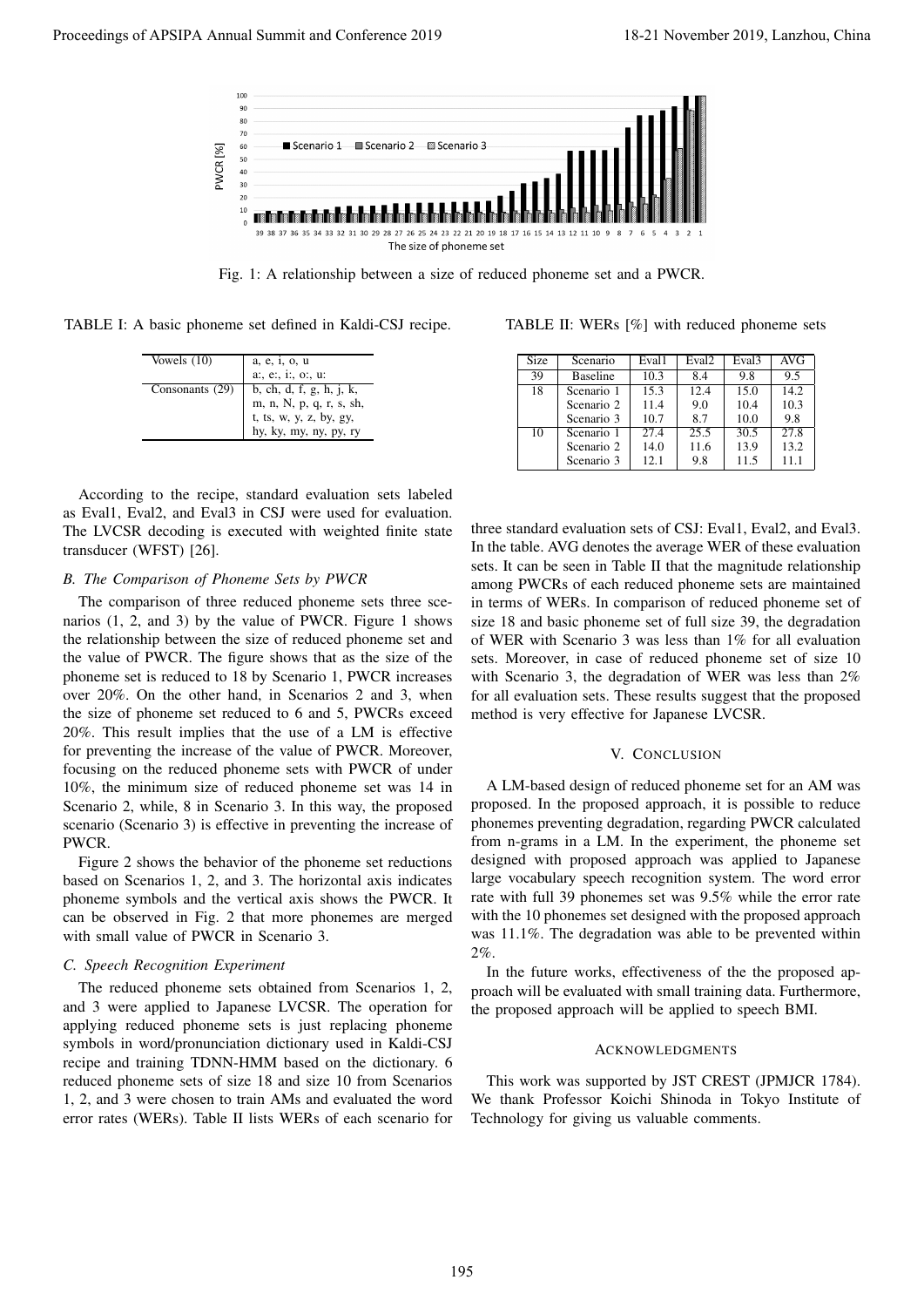

(c) Phoneme set reduction based on Scenario 3

Fig. 2: A comparison among phoneme set reductions based on Scenario 1 to 3.

## **REFERENCES**

- [1] N. Dehak, P. J. Kenny, R. Dehak, P. Dumouchel, and P. Ouellet, "Frontend factor analysis for speaker verification," *IEEE Transactions on Audio, Speech, and Language Processing*, vol. 19, no. 4, pp. 788–798, 2011.
- [2] H. Kawahara, "Speech representation and transformation using adaptive interpolation of weighted spectrum: vocoder revisited," in *Acoustics, Speech, and Signal Processing, 1997. ICASSP-97., 1997 IEEE International Conference on*, vol. 2, 1997, pp. 1303–1306.
- [3] C. Herff, D. Heger, A. De Pesters, D. Telaar, P. Brunner, G. Schalk, and T. Schultz, "Brain-to-text: decoding spoken phrases from phone representations in the brain," *Frontiers in Neuroscience*, vol. 9, p. 217, 2015.
- [4] S. Martin, P. Brunner, I. Iturrate, J. d. R. Millán, G. Schalk, R. T. Knight, and B. N. Pasley, "Word pair classification during imagined speech using direct brain recordings," *Scientific Reports*, vol. 6, p. 25803, 2016.
- [5] D. A. Moses, N. Mesgarani, M. K. Leonard, and E. F. Chang, "Neural speech recognition: continuous phoneme decoding using spatiotemporal representations of human cortical activity," *Journal of Neural Engineering*, vol. 13, no. 5, p. 056004, 2016.
- [6] D. A. Moses, M. K. Leonard, and E. F. Chang, "Real-time classification of auditory sentences using evoked cortical activity in humans," *Journal of Neural Engineering*, vol. 15, no. 3, p. 036005, 2018.
- [7] J. A. Livezey, K. E. Bouchard, and E. F. Chang, "Deep learning as a tool for neural data analysis: speech classification and cross-frequency cou-

pling in human sensorimotor cortex," *arXiv preprint arXiv:1803.09807*, 2018.

- [8] P. C. Woodland, J. J. Odell, V. Valtchev, and S. J. Young, "Large vocabulary continuous speech recognition using htk," in *Acoustics, Speech, and Signal Processing, 1994. ICASSP-94., 1994 IEEE International Conference on*, vol. 2, 1994, pp. II/125–II/128.
- [9] S. J. Young, J. J. Odell, and P. C. Woodland, "Tree-based state tying for high accuracy acoustic modelling," in *Proceedings of the Workshop on Human Language Technology*, 1994, pp. 307–312.
- [10] K. Shinoda and T. Watanabe, "Speaker adaptation with autonomous model complexity control by mdl principle," in *Acoustics, Speech, and Signal Processing, 1996. ICASSP-96. Conference Proceedings., 1996 IEEE International Conference on*, vol. 2, 1996, pp. 717–720.
- [11] T. Watanabe, K. Shinoda, K. Takagi, and E. Yamada, "Speech recognition using tree-structured probability density function," in *Third International Conference on Spoken Language Processing*, 1994, pp. 223–226.
- [12] G. E. Dahl, D. Yu, L. Deng, and A. Acero, "Context-dependent pretrained deep neural networks for large-vocabulary speech recognition," *IEEE Transactions on Audio, Speech, and Language Processing*, vol. 20, no. 1, pp. 30–42, 2012.
- [13] L. Deng, G. Hinton, and B. Kingsbury, "New types of deep neural network learning for speech recognition and related applications: An overview," in *Acoustics, Speech and Signal Processing (ICASSP), 2013 IEEE International Conference on*, 2013, pp. 8599–8603.
- [14] V. Peddinti, D. Povey, and S. Khudanpur, "A time delay neural network architecture for efficient modeling of long temporal contexts," in *Sixteenth Annual Conference of the International Speech Communication*